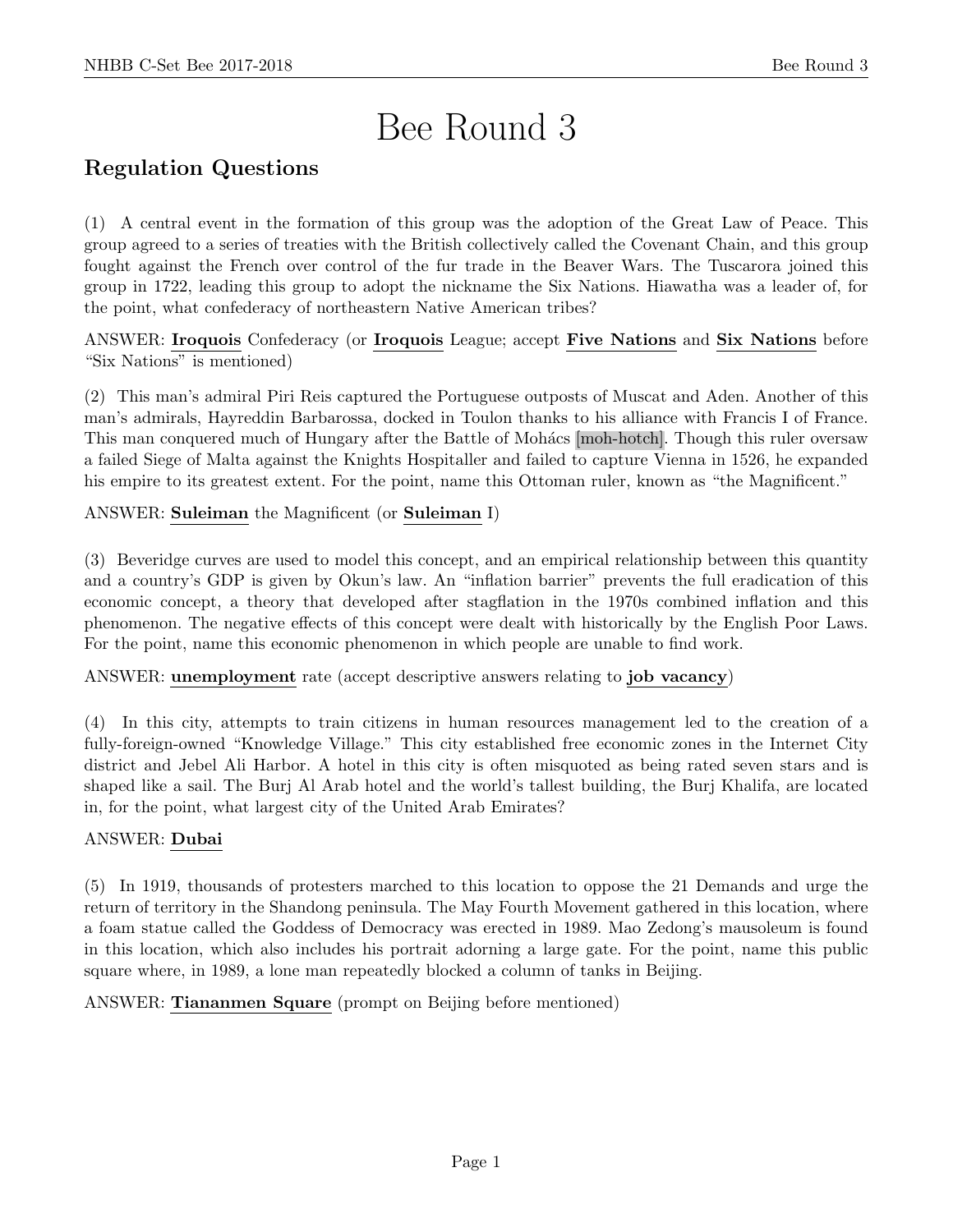(6) A man who served in this position under Jefferson and Madison moved from his estate of Friendship Hill to New York City when he became the first president of NYU. This cabinet position was held from 1801 to 1814 by Albert Gallatin. The first holder of this position drafted the Report on Manufactures and lobbied for a tax on whiskey to help pay down the national debt. The US Mint is overseen by, for the point, what cabinet position first held by Alexander Hamilton?

#### ANSWER: Secretary of the Treasury

(7) The central portion of this building was surrounded by the hekhal. An earthquake in 363 AD may have prevented a project to reconstruct this building, which was expanded under Herod the Great and destroyed in 70 AD by Roman soldiers. This building's former location is now occupied by the Dome of the Rock and the Al-Aqsa Mosque. The Holy of Holies was contained in, for the point, what Jewish holy site in Jerusalem?

# ANSWER: Holy Temple (accept First Temple or Second Temple or Solomon's Temple)

(8) This colony's government once defrauded natives of all the land a runner could reach in 36 hours, a treaty that became known as "the Walking Purchase." This colony, which was regulated by a "charter of privileges," purchased much of its land in treaties with the Lenape tribe. To pay a debt owed to the founder's father, Charles II granted the royal charter creating this colony, whose name means "forest land." For the point, name this colony, founded as a refuge for Quakers, whose cities included Philadelphia.

#### ANSWER: Pennsylvania (Colony or Province)

(9) The philosopher Thomas Bradwardine held this position for two months shortly before his death. A holder of this position fled to France after he was condemned at a trial held at Northampton Castle, prior to which he had refused to sign the Constitutions of Clarendon. Stephen Langton feuded with King John while he held this position. In 1170, King Henry II ordered the murder of the holder of this position. For the point, name this English religious position held by Thomas Becket.

#### ANSWER: Archbishop of Canterbury

(10) In this country, the Berkut police force was disbanded after a violent suppression of the "Heavenly Hundred" protesters. Minor skirmishes continue to plague this country's region of Donbass. This country's Independence Square was the site of the Euromaidan protests, part of a 2014 revolution that ousted Viktor Yanukovych. During the ensuing instability, this country had a Black Sea territory annexed by Vladimir Putin. For the point, name this country that lost the Crimea to neighboring Russia and is governed from Kiev.

# ANSWER: Ukraine

(11) The GRUNK briefly held power in this nation, where intellectuals and other "New People" were executed during "Year Zero." This country, which was ruled by King Sihanouk until his 1970 overthrow, was the site of "killing fields" during a period when it was known as Democratic Kampuchea and its Communist Party carried out purges under the direction of Pol Pot. For the point, name this Southeast Asian country once ruled by the Khmer Rouge.

ANSWER: Cambodia (accept Democratic Kampuchea until "Year Zero" is read)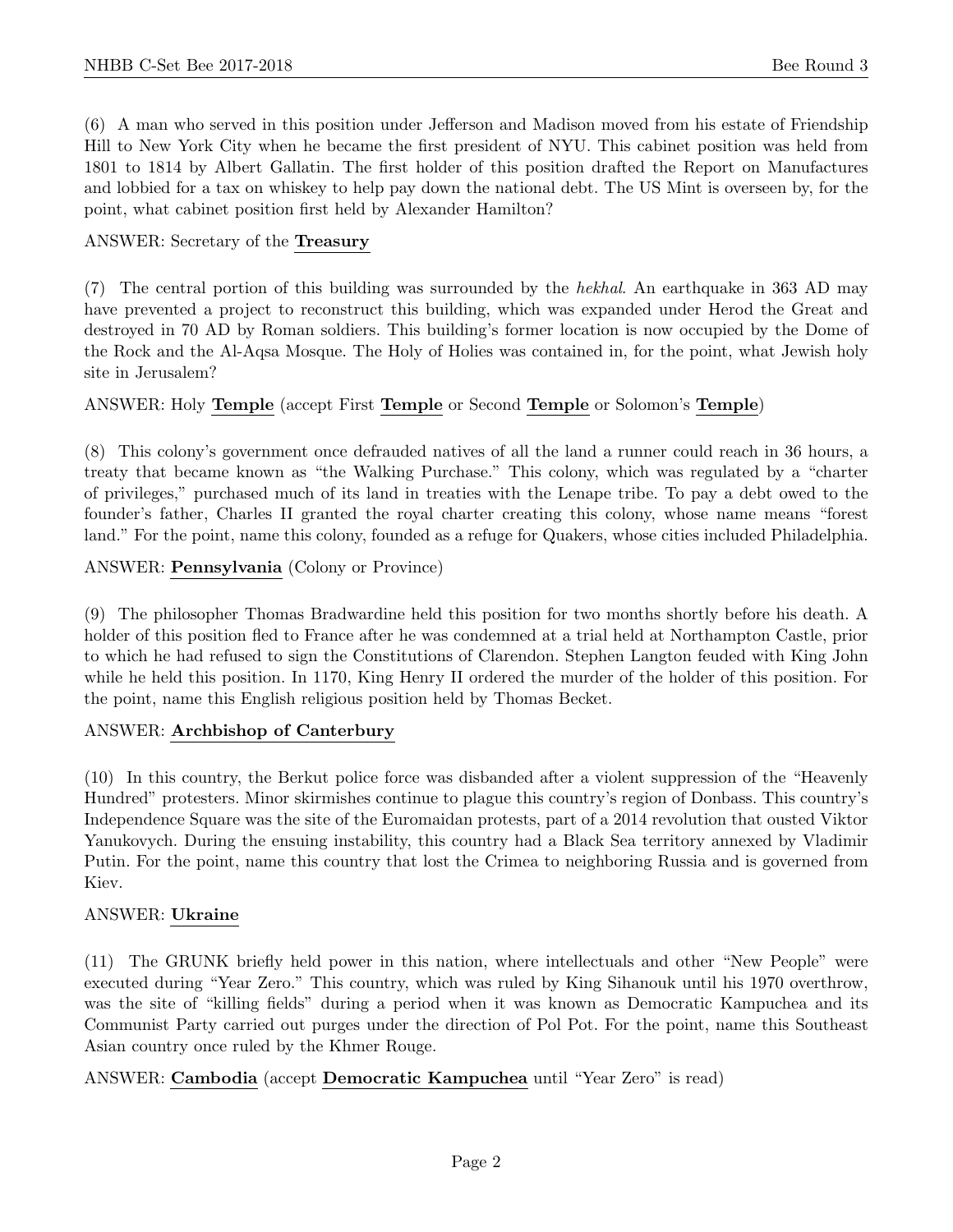(12) This composer's second collaboration with librettist Lorenzo da Ponte had its "Champagne Aria" bowdlerized by Imperial censors. For another opera by this man, Da Ponte preemptively removed an anti-nobility speech from the original Pierre Beaumarchais play; in that opera, Susanna marries Count Almaviva's servant. For the point, name this Austrian composer of Don Giovanni and The Marriage of Figaro who also wrote the serenade Eine Kleine Nachtmusik.

#### ANSWER: Wolfgang Amadeus Mozart

(13) In this city, baseball player Willie Horton tried to quell a riot with a speech delivered from the rooftop of a car. Several people were killed near the Algiers Motel in this city during the 1967 Twelfth Street Riot, which prompted governor George Romney to dispatch the National Guard to this city. A five-dollar-a-day wage was offered to laborers in this city by Henry Ford. For the point, name this Michigan city where the big three American automakers are headquartered.

#### ANSWER: Detroit

(14) In its effort to fight this disease, the NFIP built a facility to mass produce HeLa cells. Albert Sabin developed both an oral vaccine for this disease and an intense rivalry with another vaccine inventor, who asked "Could you patent the sun?" to explain why he didn't seek profits. The March of Dimes was founded to fight this disease in 1938. Jonas Salk developed a vaccine for, for the point, what mostly eradicated disease that causes muscle weakness and afflicted Franklin Roosevelt?

#### ANSWER: poliomyelitis

(15) This world leader adopted the Sinatra Doctrine, allowing allied nations to "choose their own way." This leader faced a coup from the hardline Gang of Eight, though it was thwarted when Boris Yeltsin gave a speech from atop a tank. This man's reforming policies of glasnost and perestroika helped speed up the breakup of his country. For the point, name this final leader of the Soviet Union.

#### ANSWER: Mikhail Gorbachev

(16) Early in this war, Fort Budapest managed to stay out of enemy hands despite an overwhelming attack in Operation Badr. Shuttle diplomacy initiated by Henry Kissinger helped negotiate an end to this war, leading its winner to withdraw to the Purple Line. This war, which led to the downfall of Golda Meir's government, began when an Arab alliance breached the Bar-Lev line with a surprise attack. For the point, name this 1973 war in which Israel was attacked on the Jewish Day of Atonement.

# ANSWER: Yom Kippur War (or the 1973 Arab-Israeli War; accept the Ramadan War; accept the October War)

(17) This novel's author described it as "neither an accusation nor a confession." In this novel, Tjaden [t'yah-den] gets revenge on Himmelstoss, and another character feels remorse at the stabbing of Gérard Duval, having returned to the army from seventeen days of leave to see his family. As Fredrich Müller dies, he gives Kemmerich's boots to this novel's protagonist, Paul Baümer [boy-mar]. For the point, name this Erich Maria Remarque novel about life in the German trenches of World War I.

# ANSWER: All Quiet on the Western Front (accept Im Westen nichts Neues)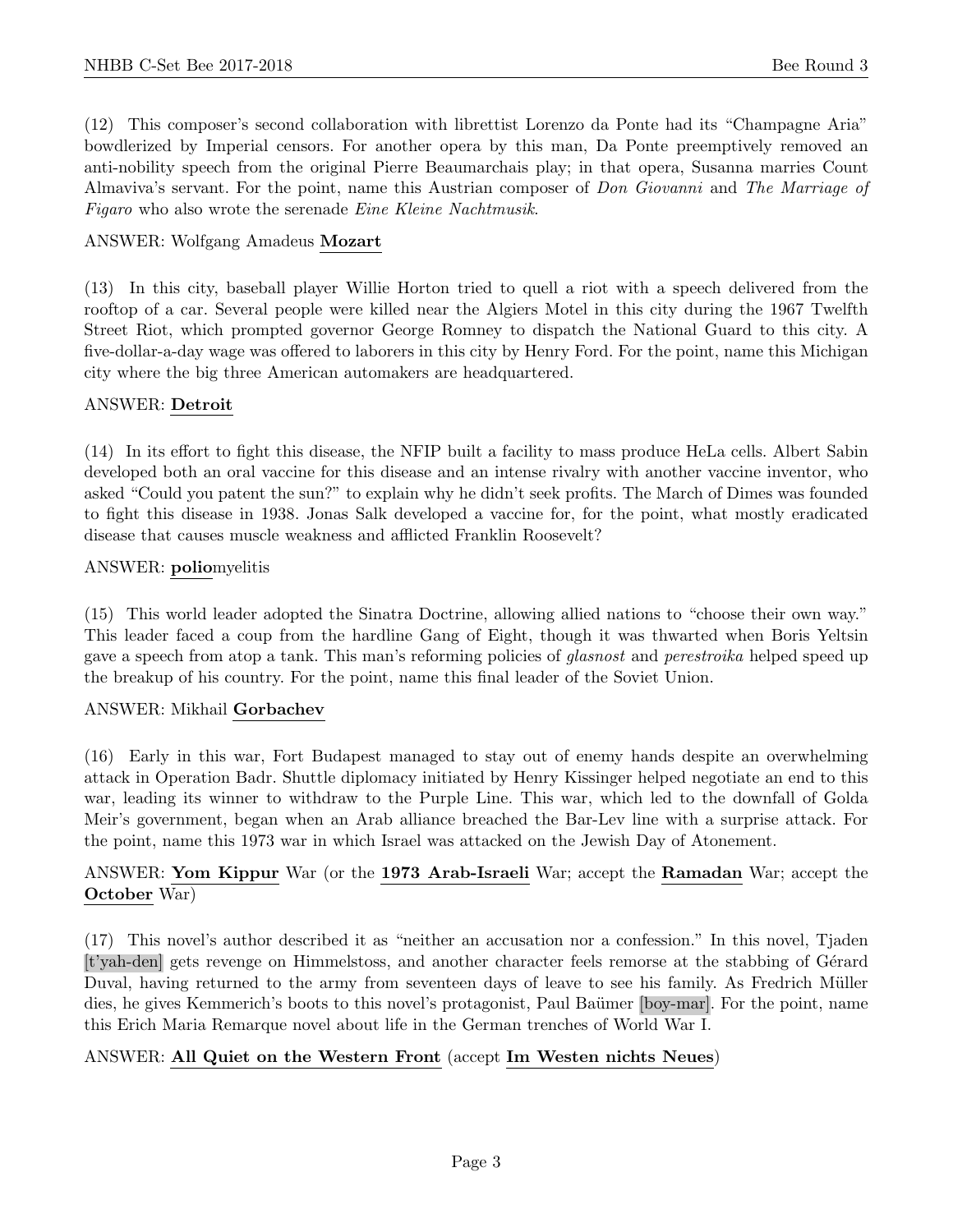(18) Popular uprisings in this city began after the student Jan Palach [yan pahl-ahk], a free speech protester, set himself on fire in Wenceslas Square. During a revolution centered in this city, Antonin Novotny was replaced by the moderate Alexander Dubcek [doob-check], whose attempt to create "socialism with a human face" was crushed by a Soviet invasion. A period of liberalization known as this city's "Spring" took place in, for the point, what capital of Czechoslovakia?

#### ANSWER: Prague (accept Prague Spring)

(19) During this war, the CIA tortured and killed insurgents in the Phoenix Program. Creighton Abrams replaced William Westmoreland as general in this war, in which "tunnel rats" fought in caves and navy pilot John McCain participated in bombing runs during Operation Rolling Thunder. Chemical weapons like Agent Orange were used in, for the point, what Southeast Asian war that ended with Saigon being renamed Ho Chi Minh City?

#### ANSWER: Vietnam War

(20) This leader chaired a conference at which his country acquired New Guinea and Namibia. This leader edited the Ems Dispatch, triggering a war in which this leader's country captured Napoleon III. This leader's Minister of Education, Adalbert Falk, established state control of education via the May Laws, part of his anti-Catholic Kulturkampf. The "great questions of the time" would be answered by "blood and iron" according to, for the point, what Iron Chancellor of Prussia?

#### ANSWER: Otto von Bismarck

(21) At this structure's opening ceremony, George Nares's Newport controversially surged past the imperial Eagle. A closure of this structure caused the Yellow Fleet to be trapped for eight years. Lester Pearson was awarded the Nobel Peace Prize for mediating a 1956 conflict in which British and French paratroopers tried to reclaim it from Gamal Abdel Nasser, who had nationalized it. For the point, name this Egyptian waterway that linked the Mediterranean to the Red Sea.

#### ANSWER: Suez Canal

(22) After a routine traffic stop in this city in 2017, Jocques Clemmons was shot by a police officer, leading to protests against its first female mayor, Megan Barry. This port on the Cumberland River was the northern terminus of the Natchez Trace and was the first state capital to fall to the Union in the Civil War. This city contains a full-scale replica of the Parthenon, as well as Vanderbilt University. For the point, name this center of country music and capital of Tennessee.

# ANSWER: Nashville

(23) This person got in trouble with the National Labor Union after she supported using female strikebreakers during a printers' strike. Ward Hunt fined this woman a hundred dollars for illegally casting a vote in the 1872 election in Rochester. Four years earlier, this woman co-founded The Revolution with Elizabeth Cady Stanton to advocate for women's suffrage. For the point, name this American suffragette whose portrait once appeared on the dollar coin.

#### ANSWER: Susan B. Anthony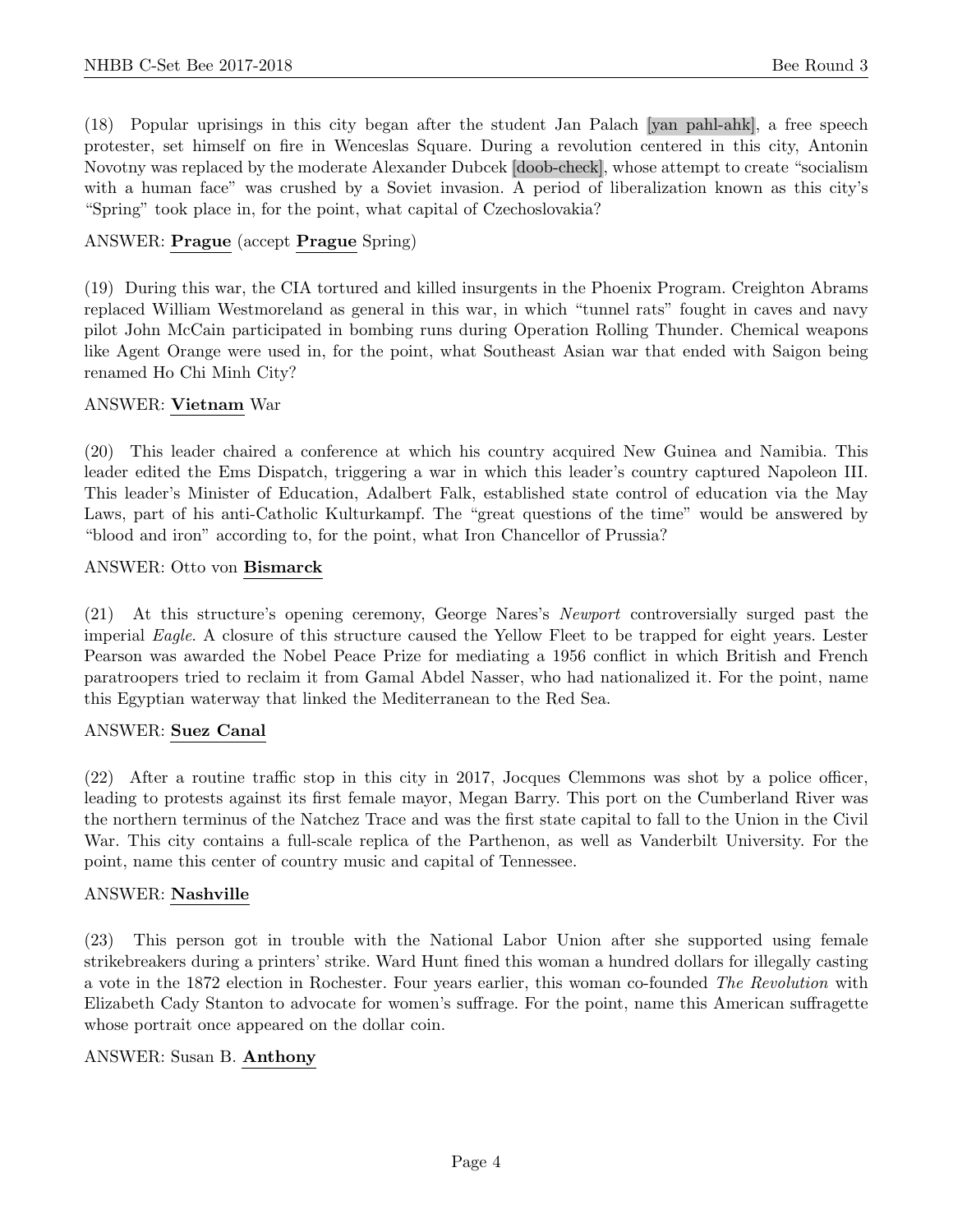(24) This man's party was the target of the Aventine Secession after he changed his country's voting system with the Acerbo [uh-chair-bow] Law. After this man was rescued by Otto Skorzeny, he led the Republic of Salo, which relied on German forces to control the northern half of a country as Victor Emmanuel III regained power from this man in the south. For the point, name this fascist dictator who took power after his militia, called the Blackshirts, marched on Rome in 1922.

#### ANSWER: Benito Mussolini (prompt on Il Duce)

(25) In 2004, an Army Ranger who had given up a career in this sport was killed by friendly fire in Afghanistan. In addition to Pat Tillman, this sport was played professionally by Dave Duerson, Junior Seau, and Aaron Hernandez, each of whom were posthumously diagnosed with CTE, a form of chronic brain damage that results from numerous head injuries. For the point, name this sport whose professional league has controversially denied a link between brain damage and concussions received while playing positions like linebacker and quarterback.

#### ANSWER: (American or gridiron) football

(26) This politician was ridiculed for claiming "there is no Soviet domination of Eastern Europe" in a debate. This politician, who encouraged fiscal responsibility to combat inflation in the Whip Inflation Now campaign, signed the Helsinki Accords to improve relations with communist Europe. This president declared "our long national nightmare is over" after taking office in 1974. For the point, name this US president who pardoned his predecessor, Richard Nixon.

#### ANSWER: Gerald Rudolph Ford Jr. (accept Leslie Lynch King, Jr.)

(27) This city was home to a lower-class district known as the Subura. Soldiers raised in this city were trained on a large field known as the Campus Martius, and its Temple of Janus only opened its doors in times of war. This city's sewer, the Cloaca Maxima, drained a swamp that became the site of the first forum. This city was situated on seven hills and was legendarily founded by Romulus and Remus. For the point, name this city on the Tiber River, the namesake of an Italian empire.

#### ANSWER: Rome

(28) Gouverneur Morris wrote this passage, which was cited in Casement v. Squier to justify the lack of a jury. Courts have defended the practice of eminent domain by citing this text's call to "promote the general Welfare." This text also calls to "provide for the common defence" and "establish Justice" as methods to "form a more perfect Union." For the point, name this one-sentence text that begins "We the People of the United States" and introduces the US Constitution.

ANSWER: Preamble to the US Constitution (accept preamble alone after "Constitution" is read; prompt on US Constitution until it is read)

(29) A leader of this country established its Opportunities assistance program and sharply devalued its currency when he became president in December 1994. Factories called maquiladoras [mah-kee-lah-dor-uhs] were established in this country during the rule of president Ernesto Zedillo. A rebel in this country adopted the name Subcomandante Marcos and began the Zapatista insurgency in 1994. For the point, name this country that is a member of NAFTA with its two northern neighbors.

# ANSWER: Mexico (or the United Mexican States or Estados Unidos Mexicanos)